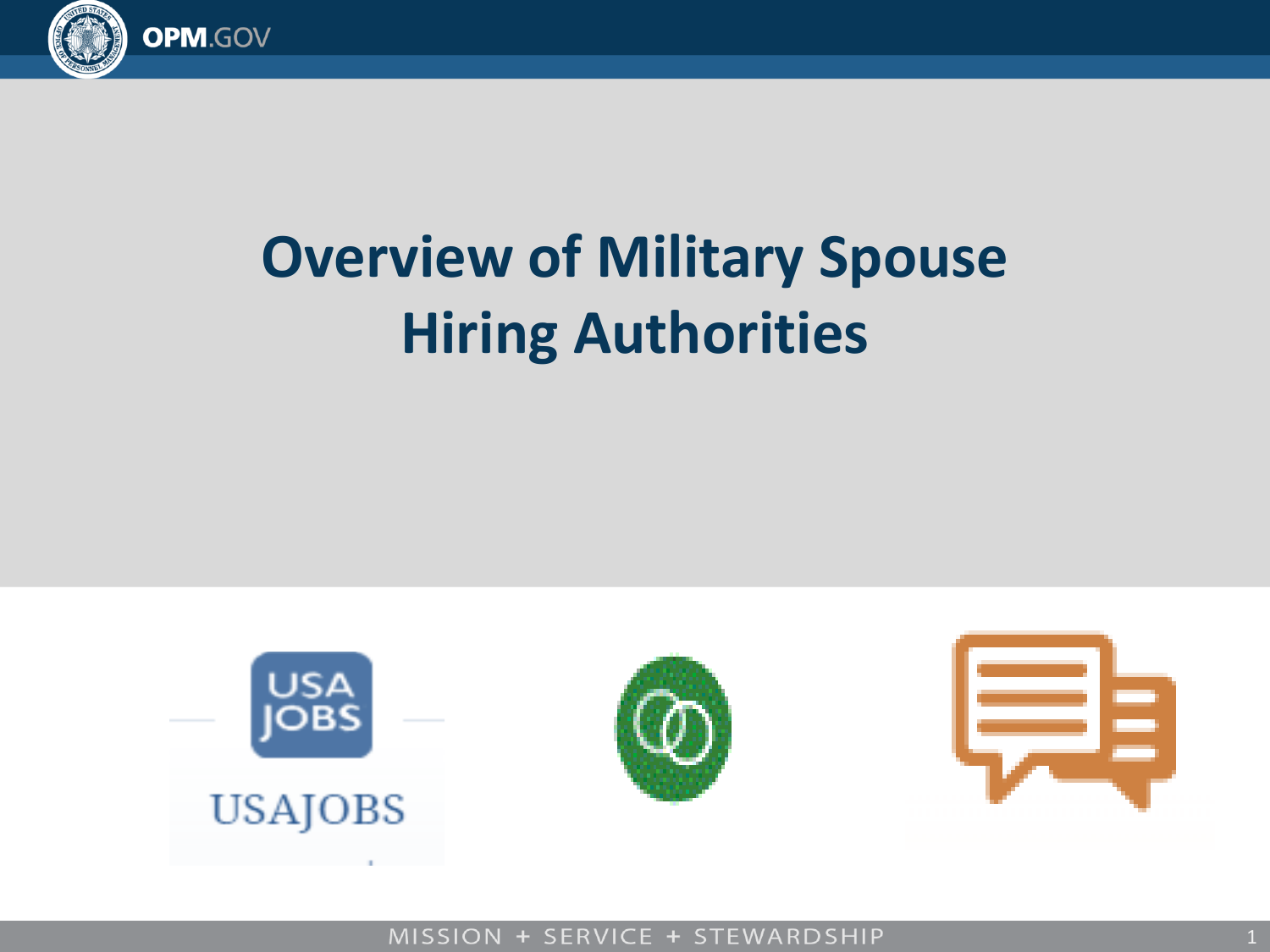

### **Military Spouse Noncompetitive Appointing Authority**



- Executive Order (EO) 13832 Enhancing Noncompetitive Civil Service Appointments of Military Spouses encourages agencies to consider military spouses for Federal jobs in the competitive service through the use of the Government-wide noncompetitive hiring authority for military spouses.
- The Military Spouse Noncompetitive Appointing Authority allows agencies to appoint certain military spouses without using traditional competitive examining
- Agencies can choose to use this authority when filling competitive service positions – it is used at the discretion of an agency
- The authority does not entitle spouses to an appointment over any other applicant
- The head of an agency may now appoint noncompetitively:
	- $\checkmark$  The spouse of a member of the armed forces on active duty  $\checkmark$  The spouse of a 100 percent disabled member of the armed
	- $\checkmark$  The spouse of a deceased member of the armed forces

#### MISSION + SERVICE + STEWARDSHIP

forces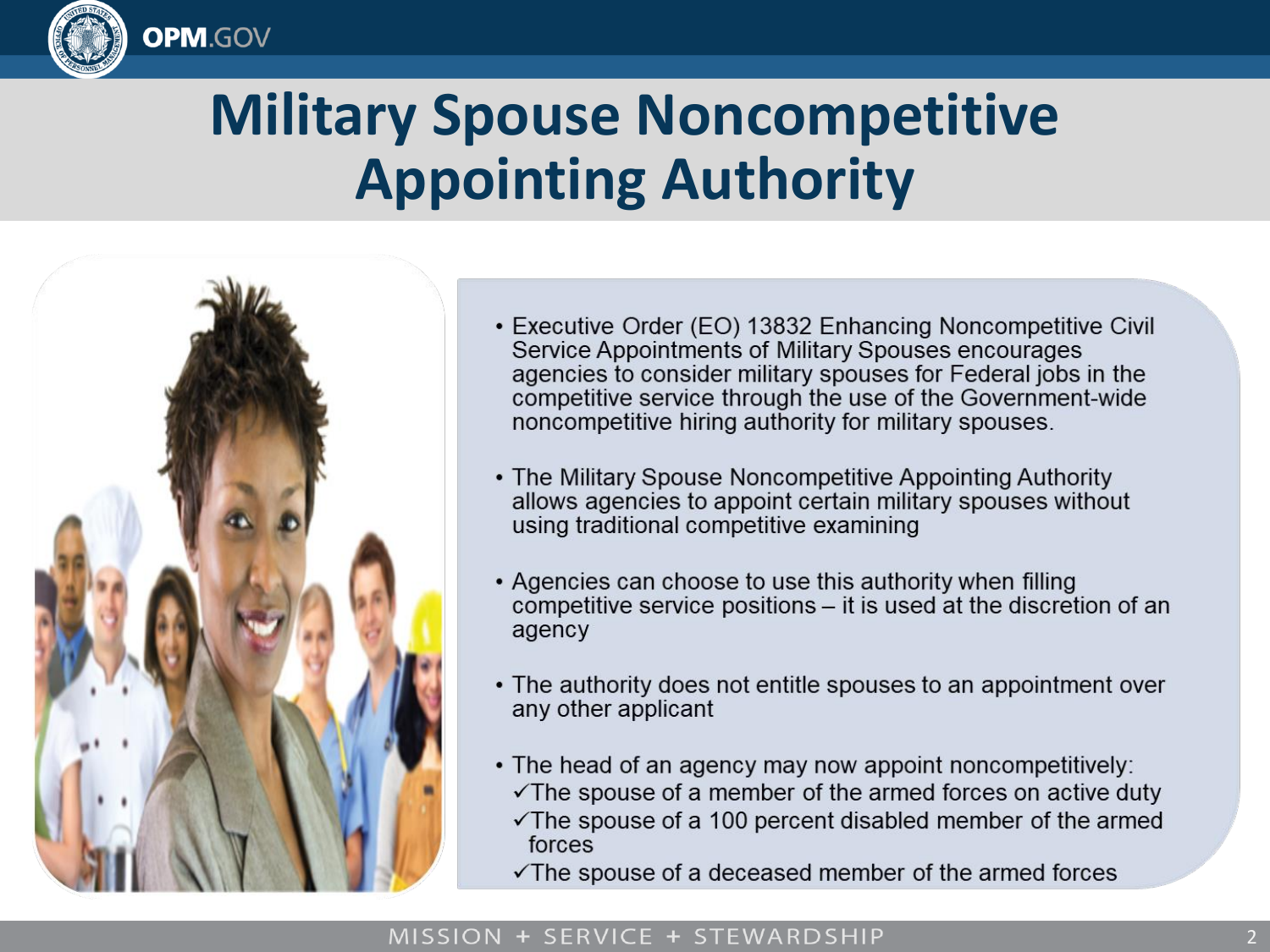

## **Non-Competitive Hiring Authorities for Military Spouses**

- Facilitates entry of military spouses into the Federal Government
- Eligible spouses must apply in response to a Job Opportunity Announcement on USAJOBS
- Eligible spouses must meet qualification and eligibility requirements for the position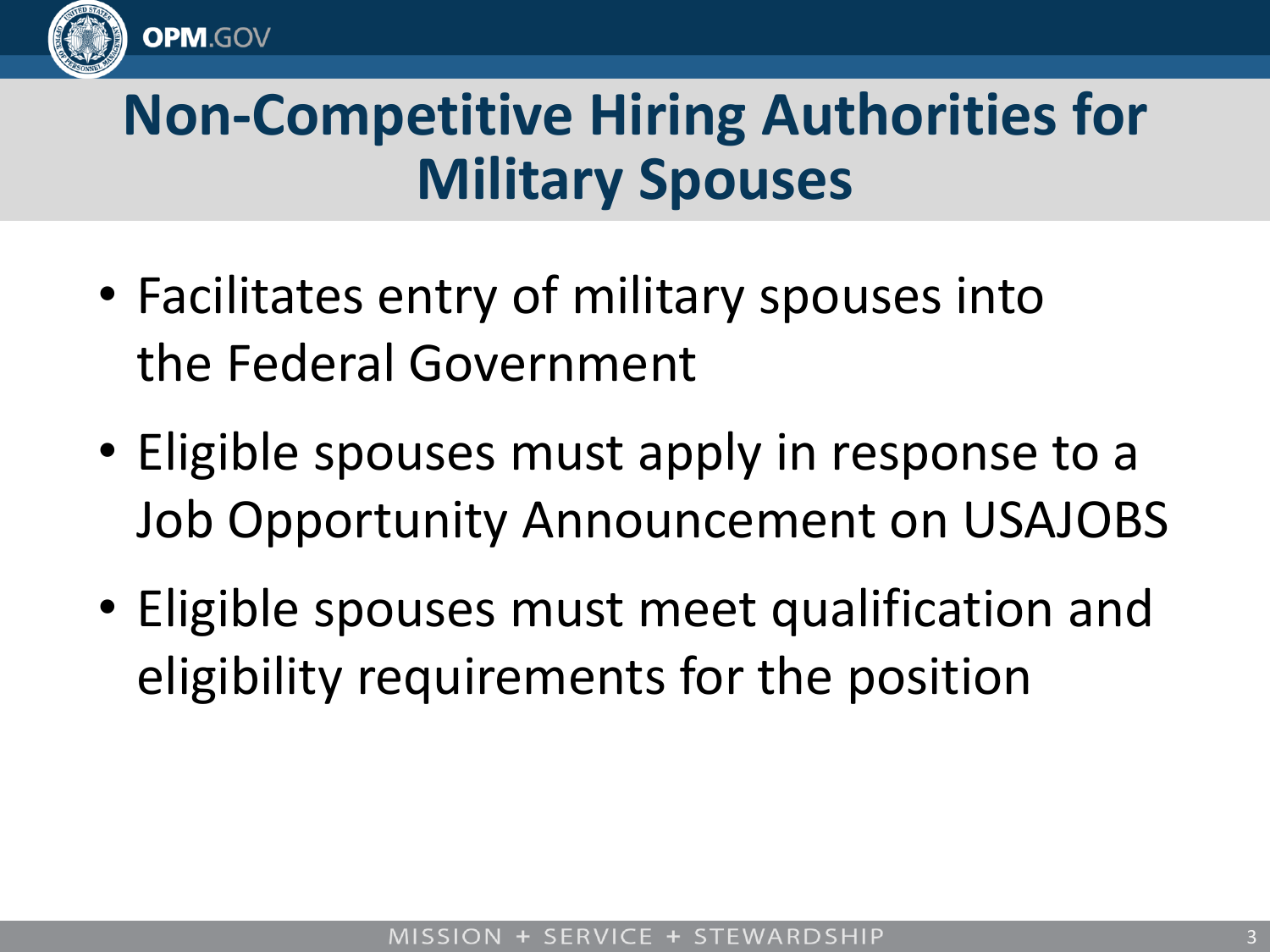

# **Non-Competitive Hiring Authorities for Military Spouses**

3 categories of eligibility — an applicant must be one of the following:

- Spouse of a member of the Armed Forces on active duty,
- Spouse of a member of the Armed Forces who is 100 percent disabled due to a service-connected injury, or
- Spouse of a deceased member of the Armed Forces killed while on active duty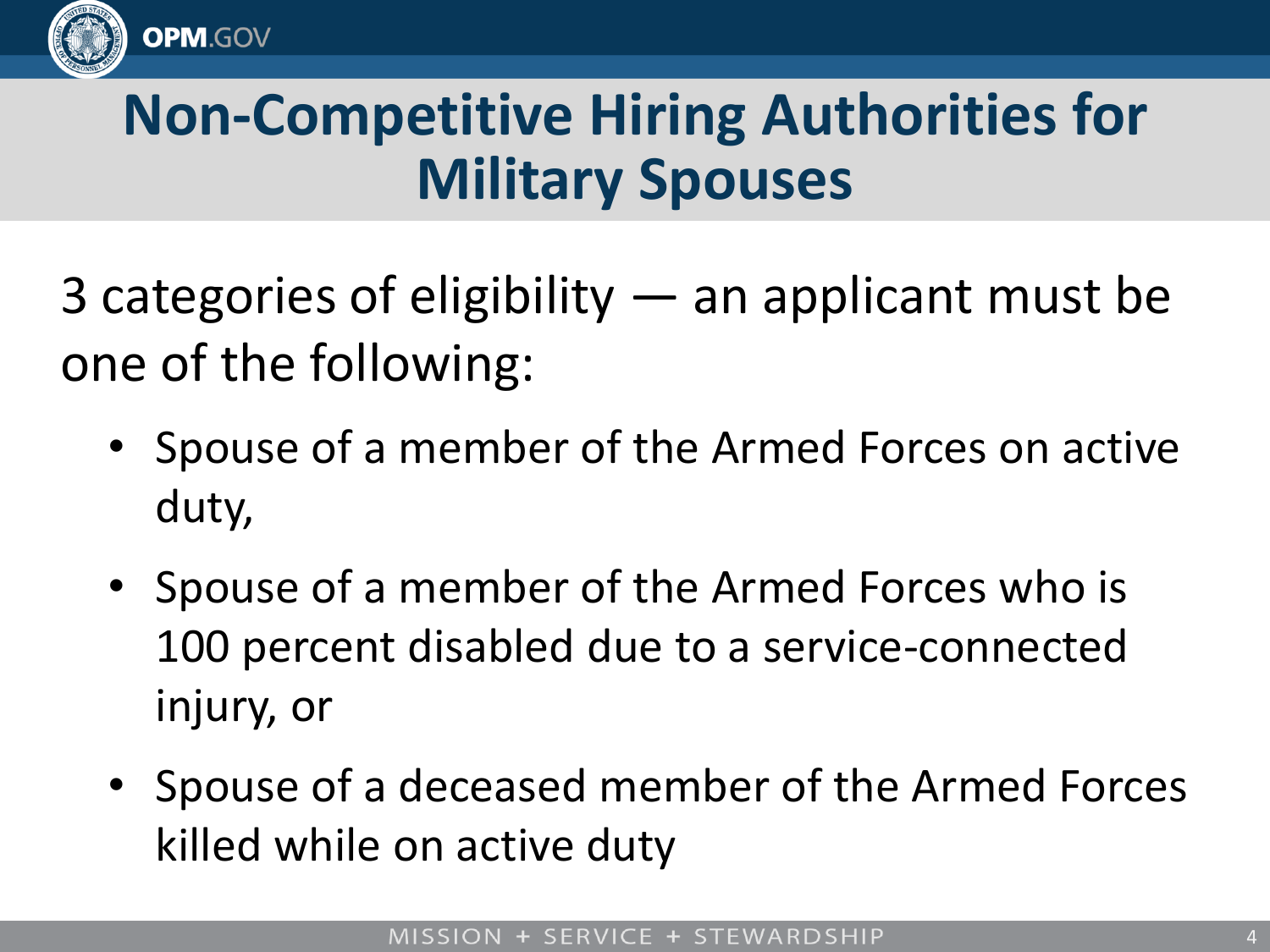

# **Non-Competitive Hiring Authorities for Military Spouses**

Executive Order (EO) 13832 Enhancing Noncompetitive Civil Service Appointments of Military Spouses removed the requirements of:

- Permanent change of station
- Geographic area of the permanent duty station
- *Until August 13, 2023*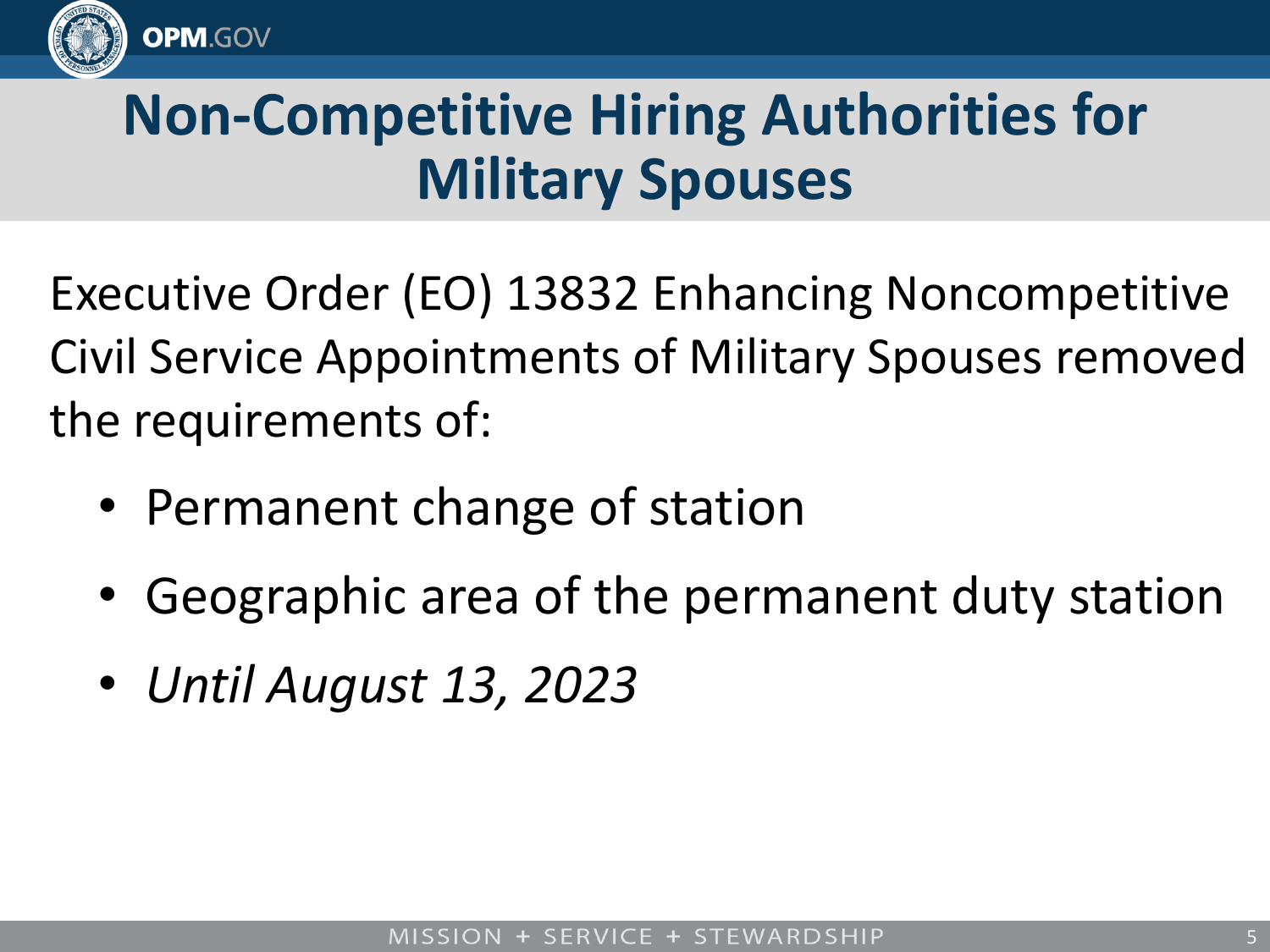

# **Noncompetitive Hiring Authorities for Military Spouses**

### **"Military Spouse Noncompetitive Appointing Authority"**

Allows agencies to appoint certain military spouses without using traditional competitive examining procedures. Under Executive Order (EO) 13832 "Enhancing Noncompetitive Civil Service Appointments of Military Spouses" the provisions that required spouse's to be a relocating military spouse (PCS move) or be in the same geographic area of the permanent duty station have been removed and provides military spouses more flexibility when seeking employment stateside our overseas. Agencies can choose to use this authority when filling competitive service positions on a temporary (not to exceed 1 year), term (more than 1 year but not more than 4 years), or permanent basis. The authority does not entitle spouses to an appointment over any other applicant, and it is used at the discretion of an agency.

### **Who is eligible:**

- Spouse of a member of the armed forces on active duty,
- Spouses of service members who incurred a 100% disability because of the service member's active-duty service, and
- Spouses of service members killed while on active duty.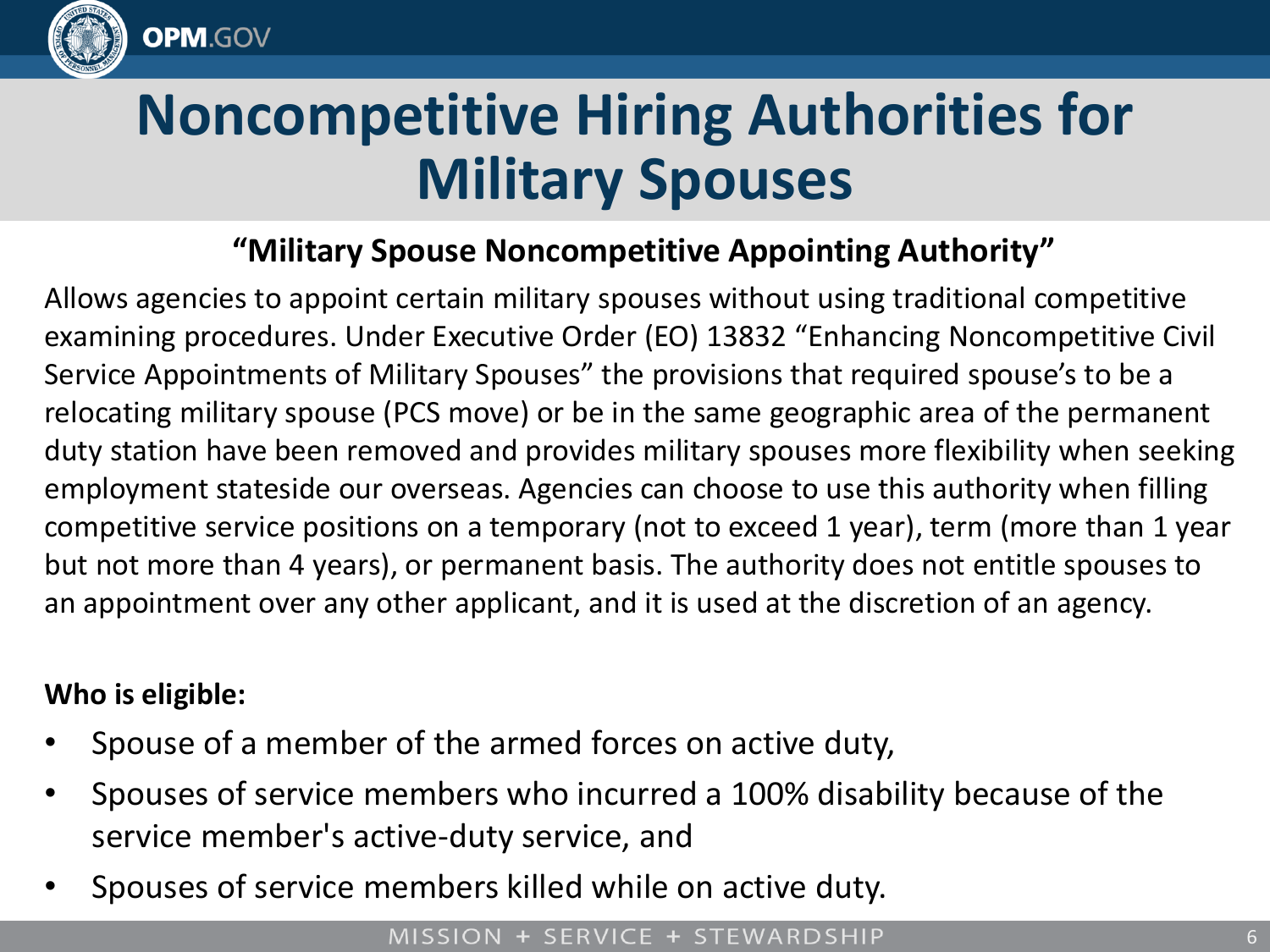

# **Noncompetitive Hiring Authorities for Military Spouses**

### **"Military Spouse Preference (MSP),"**

Established under EO 13473, the Noncompetitive Appointment of Certain Military Spouses to competitive service positions is a Department of Defense hiring authority. It is applicable to positions being filled both in the continental United States and at overseas locations and is specific to DoD entities. Agencies are not required to use this hiring authority, nor does it take precedence over the use of other appointment mechanisms. To be eligible for MSP when applying for DoD positions on a specific PCS move you still must meet all preemployment criteria and be immediately appointable under the applicable recruitment procedures; and meet basic qualifications and be determined to be among the best qualified for the position. The authority is used at the discretion of an agency. MSP can only be utilized by DoD and isn't applicable to agencies outside of DoD.

#### **Difference between the two authorities:**

- -You must be PCS'ing
- -You have to live in the commuting area
- -Must be in the same location as active-duty spouse.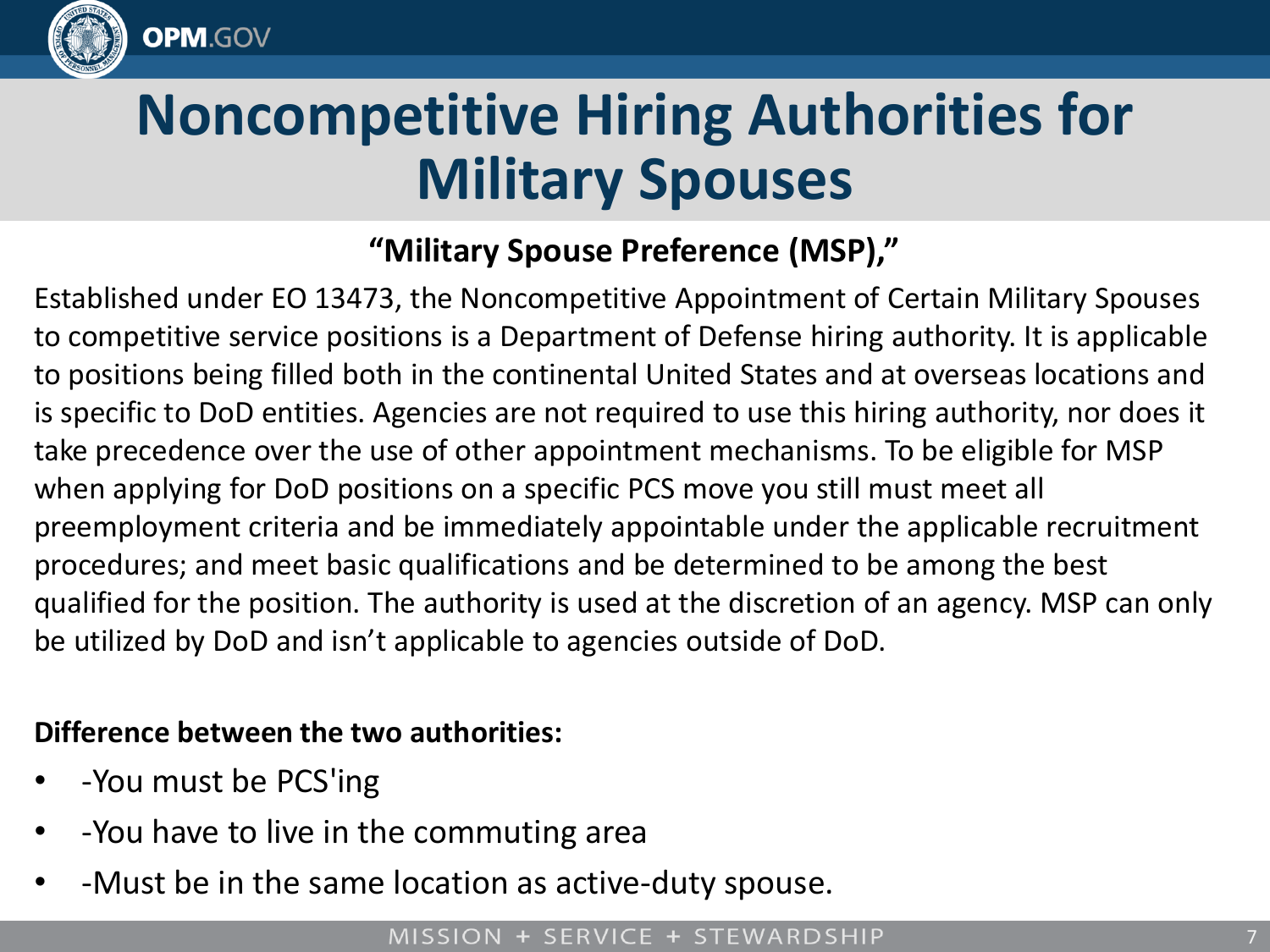

### **Non-Competitive Hiring Authorities: General Requirements**

- Agencies may use a merit promotion announcement to recruit eligible applicants
- Agency must clear RPL, CTAP, ICTAP *(i.e., displaced employees and others with reemployment rights)*
- Applicants must meet the qualifications for the position being filled
- *Veterans' preference does not apply*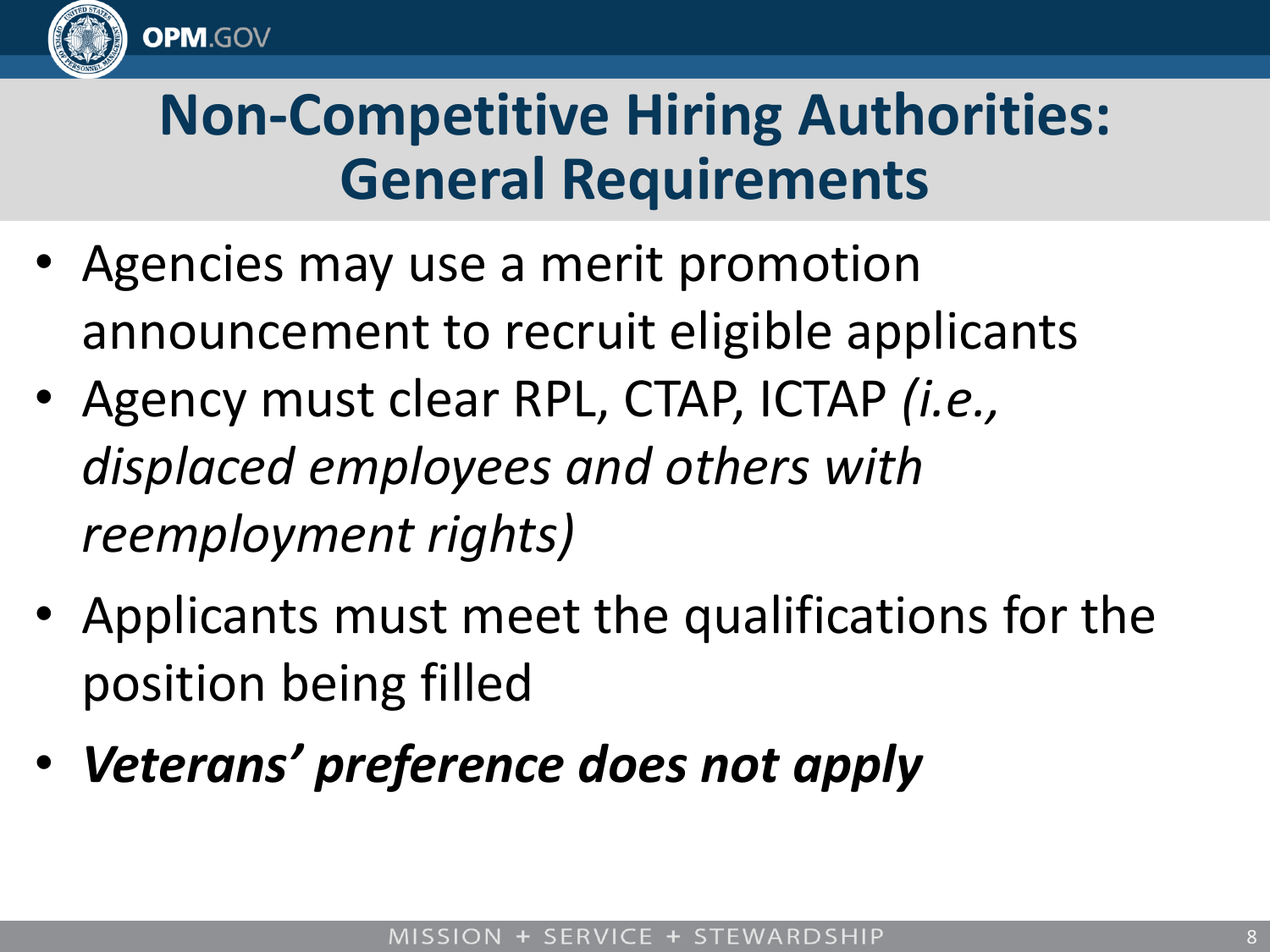

### **Non-Competitive Hiring Authorities: Advantages**

- Strategic recruitment opportunities for attracting qualified candidates
- Assess to determine which applicants are qualified (rating and ranking is not required)
- Select any qualified applicant
- May speed up the hiring process